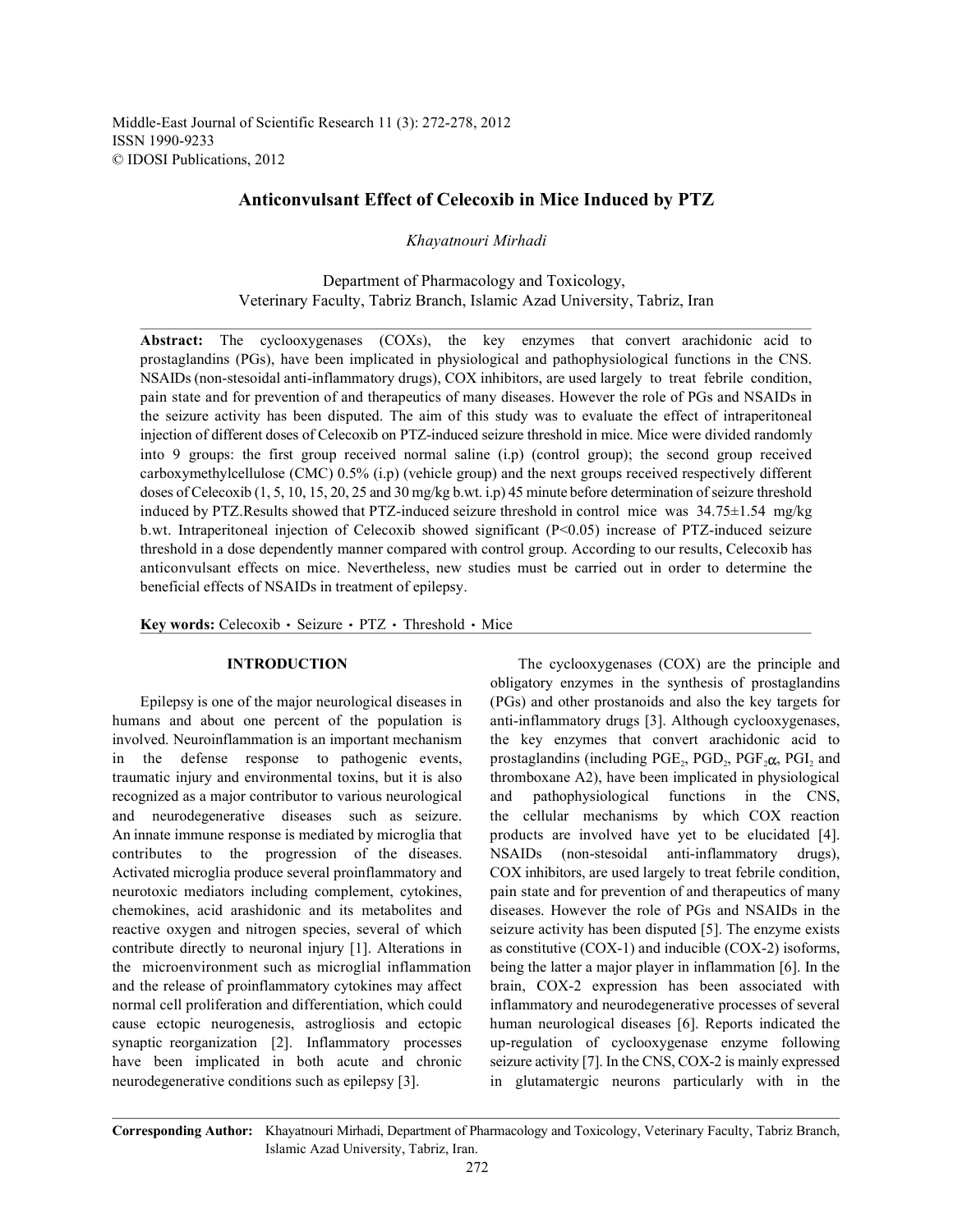demonstrate prominent role in the onset of seizures [8]. (20-22°C) and humidity (50±10%) controlled environment It was found that COX-2 regulates cell membrane under a 12-hour light/dark cycle (lights on at 7 am). excitability and long term synaptic plasticity in the Food and water were available *ad libitum*. This study was hippocampus [4], suggesting that COX-2 may play a performed in accordance with the Guide for the Care and critical role in convulsive states. However, results of Use of Laboratory Animals of Research affairs of Tabriz previous studies about the role of COX-2 in the genesis University of Medical Sciences, Tabriz, Iran. All efforts and maintenance of convulsion are controversial; were made to minimize the number of animals which were for instance both proconvulsant and anticonvulsant role used and their suffering degree. Animals were divided for COX-2 has been reported in kainic acid-induced into 9 groups randomly: the first group received saline seizure [5]. Also, overexpression of COX-2 has been normal saline (i.p) (control group); the second group associated with neurotoxiticy in acute conditions, such as received carboxymethylcellulose (CMC) 0.5% (ip) hypoxia/ischemia and seizures, as well as in chronic (vehicle group) and the next groups received respectively neurodegenerative diseases, including amyotrophic lateral different doses of Celecoxib (1, 5, 10, 15, 20, 25 and 30 sclerosis, Parkinson's disease and Alzheimer's disease mg/kg i.p) 45 minutes before PTZ-induced seizure [6]. Animal models of CNS injury have described a pivotal threshold. role for COX-2 in promoting neuropathology [9]. Furthermore, the induction of astrocytic COX-2 was **Chemicals:** PTZ (Pentylenetetrazole) and Celecoxib were observed in epilepsy patients with hippocampal sclerosis provided from Sigma-Aldrich. All other reagents were of and the concentrations of PGs increased in the analytical grade. Celecoxib was prepared by being cerebrospinal fluid of these patients [10]. In one model of suspended in 0.5% carboxymethylcellulose (CMC) and lithium chloride and tacrine induced status epilepticus the vehicle group was given an equal volume of vehicle. seizures, there was an increased expression of COX-2 enzyme protein particularly, in dorsal hippocampus, **PTZ-Induced Clonic Seizure Threshold:** further resulting in elevated brain  $PGE_2$  levels [11]. Behavioral experiments were done in a quiet, In another study, COX-2 induction was found to be temperature-controlled (20-22°C) room between 10 am and responsible for epileptic neuronal injury and 4 pm. PTZ-induced clonic seizure threshold was that selective COX-2 inhibitors are neuroprotective [12]. determined by inserting a 30-gauge needle into the tail During kainic acid-induced seizure, the  $PGF_2\alpha$ ,  $PGE_2$  and vein of mice and infusion of 0.5% PTZ solution at a PGD2 was increased in the brain after a few minutes. constant rate of 1 ml/min to unrestrained freely moving Especially PGF, $\alpha$  was the highest concentration in animals. Minimal dose of PTZ (mg/kgb.wt.) needed to hippocampus following systemic kainic acid induce forelimb clonus followed by full clonus of the administration and the highest level of  $PGF2\alpha$  body was recorded as an index of clonic seizure threshold reaches 30 min [13]. The drugs that inhibit COX-2 activity,  $[17, 18]$ . such as indomethacin and selective COX-2 inhibitors, could reduce hippocampal cell death and seizure **Data Analysis:** Group data are presented as mean±SEM frequencies in several animal models of epilepsy [14-16]. and analyzed statistically using student test. Data were Thus, drugs that reduce the production of PGs may have analyzed using one-way ANOVA followed by Tukey's useful therapeutic effects in epilepsy. Most of the reports post hoc test. The level for statistical significance was set point to the anticonvulsant effects of NSAIDs focused on at a P<0.05. about orally administration of these drugs. With this background, the aim of this study was investigated the **RESULTS** anticonvulsant effect of intraperitoneally administration of Celecoxib, a COX inhibitor, against PTZ-induced PTZ-induced seizure threshold in control seizure threshold in mice. mice was  $34.75 \pm 1.54$  mg/kg b.wt. In vehicle group,

NMRI male mice in their 8-9 weeks (n=8 for each group), PTZ-induced seizure threshold in a dose purchased from Razi Institute (Iran). Animals were housed dependently manner compared with control and vehicle 8 per cage in the Animal House of Veterinary Faculty of groups (Fig. 1).

hippocampus and cerebral cortex, the areas that Tabriz Branch, Islamic Azad University in a temperature

temperature-controlled (20-22°C) room between 10 am and constant rate of 1 ml/min to unrestrained freely moving.

**MATERIALS AND METHODS** PTZ-induced seizure threshold compared with Animals: Experiments were performed on 22-25 g adult Celecoxib showed significant (P<0.05) increase of CMC have not shown significant change on control group (Fig. 1). Intraperitoneal injection of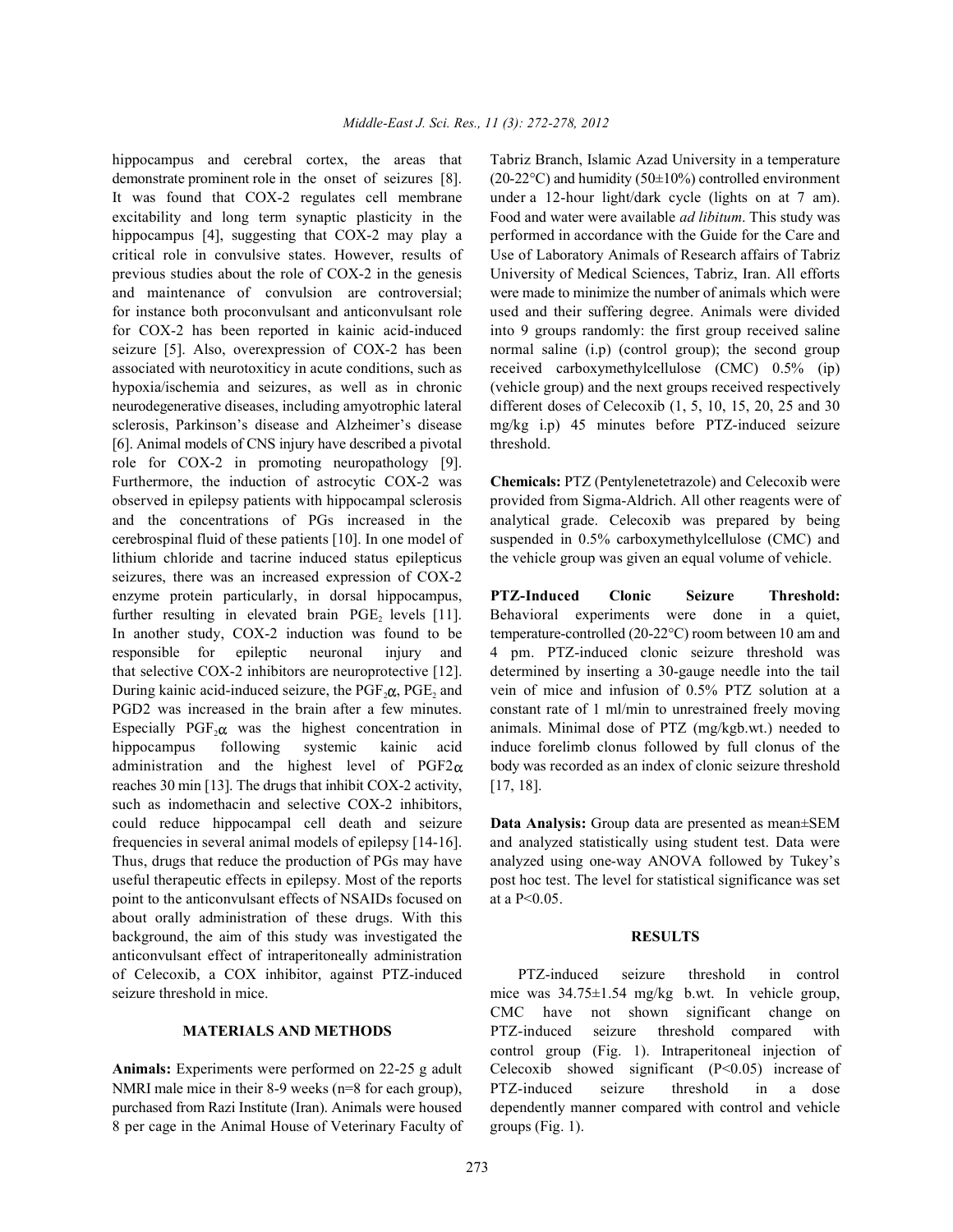

Fig. 1: PTZ-induced seizure threshold in mice (mg/kg). Effect of intraperitoneally injection of different doses of Celecoxib on seizure threshold. Each column represents mean±SEM of 8 mice. \*\*P<0.01 and \*\*\*P<0.001 compared with control and vehicle groups.

**DISCUSSION** activity and the following hippocampal neuronal death Pentylenetetrazole (PTZ) has been used widely to viz. nimesulide and rofecoxib, administered 45 min prior to produce the animal model of chemically induced seizure an epileptic challenge prolonged mean onset time of because this model is highly sensitive for comparing convulsions, decreased duration of clonus and decreased different chemical under standardized conditions [17, 18]. mortality rate against bicuculline-and picrotoxin-induced In this study PTZ-induced seizure threshold in control convulsions in mice [21, 22]. Different classes of NSAIDs mice was 34.75±1.54 mg/kg and pretreatment with like indomethacin, flurbiprofen and diclofenac were shown Celecoxib significantly increased the PTZ-induced seizure to decrease the  $LD_{50}$  and threshold for the PTZ-induced threshold in a dose dependently manner in mice. convulsion in mice. Based on these observations and the Previous studies have been demonstrated the protective evidence that peripheral or intracerebral administration of effect of COX-inhibitors in various models of epilepsy in PGs antagonized chemically-and electrically induced animals [11, 19-22], but effects of intraperitoneally convulsions, it was suggested that endogenous PGs may injection of different doses of NSAIDs have not shown. exert anticonvulsant effect. In contrast, findings from The Effect of COX inhibitors on neuronal death also is other studies indicated that PGs may have proconvulsant disputed. It has been reported that the pretreatment of effect as some NSAIDs, like paracetamol and diclofenac COX-2 inhibitors including celecoxib aggravated kainic were found to increase the latency to onset of acid-induced seizure activity in rodents and aggravated PTZ-induced seizures in mice as a result of blockade of kainic acid-induced neuronal death in the hippocampus PGs synthesis. Confirming this line of thinking, some [23]. The broad COX inhibitor such as ibuprofen caused studies have reported a potentiating effect of certain deficits in spatial learning in a water maze [24], NSAIDs on concomitantly administered antiepileptic whereas several reports showed the post-treatment of drugs in MES and PTZ seizure tests [29]. COX-2 inhibitors COX-2 inhibitors restored the memory deficit and learning such NS-398, indomethacin, diclofenac and celecoxib behaviors and prevented seizure-induced neuronal death aggravated significantly seizure activity in animal model, [15, 25, 26]. The effects of COX-2 inhibitors on the especially kainic acid-induced seizure model [23]. PTZ-induced seizures are also controversial; Dhir and There were some evidences, in which Shafiq *et al*. [16] coauthors reported the anticonvulsant effect of COX-2 showed that there was an increase in percentage inhibitors [11, 20], while Akasura and coauthors showed protection when celecoxib was combined with standard that COX-2 inhibitors have neither anticonvulsant nor antiepileptic drug such as phenytoin against proconvulsant effects on PTZ-induced seizures [27]. electroshock-induced convulsions [17]. Tu *et al.* [30] also Treatment with indomethacin, a COX-inhibitor offered full demonstrated that the COX-2-selective inhibitor recovery in the E1 mouse, a genetically prone mouse [28]. nimesulide attenuated kindling development [30]. In the In one other report, nonselective COX-inhibitor such as other studies, effects of COX2 inhibitor on seizure indomethacin, aggravated kainic acid-induced seizure activity are different according to seizure models, [23]. Dhir *et al.* [11] also reported that COX inhibitors,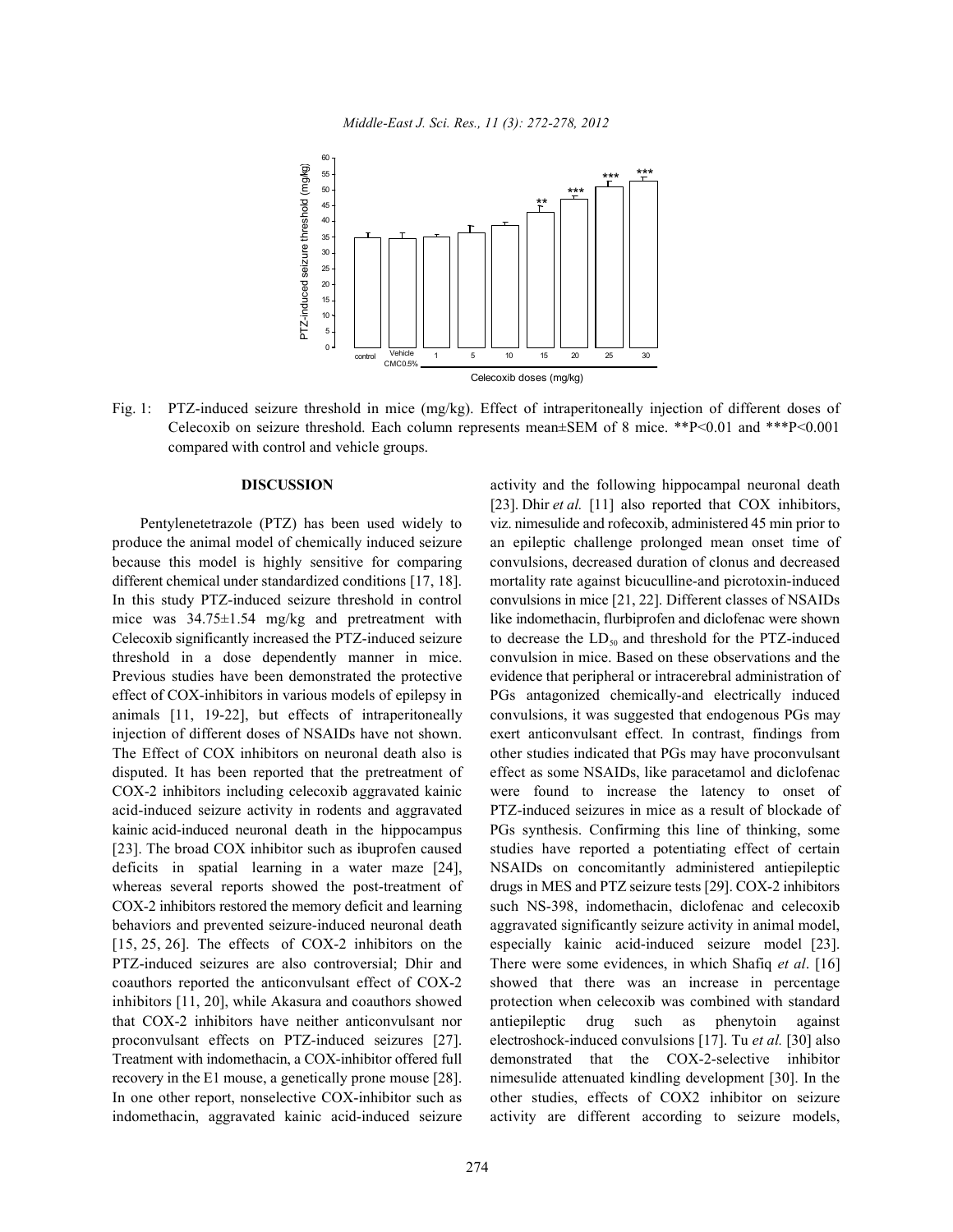In electroshock convulsion, celecoxib showed of GABAA receptors protein. COX inhibitors might be anticonvulsant action [16] and also posttreatment of acting through GABAergic neurons, thus increasing the celecoxib improved learning and memory deficit [25]. inhibitory neurotransmitter and the expression of GABAA Nimesulide and rofecoxib were reported to aggravate receptor protein [2]. Furthermore, arachidonic acid which kainic acid-induced seizures and reduce the cell loss. is metabolized to prostaglandins by cyclooxygenases and However those authors reported rofecoxib did not reduce has been proposed to be a diffusible second messenger memory deficit and delayed neuronal death [32]. in the CNS with a pathophysiological role in epilepsy. In associated with febrile seizure, the potent COX This is possibly due to the ability of arachidonic acid to inhibitor has more disadvantage of seizure activity than enhance extra-neuronal glutamate concentration. weak COX inhibitor [33]. However the preventive use of Cyclooxygenase induction lead to the increase in ibuprofen as a safe NSAID used largely worldwide for prostaglandins levels particularly PGE2, which may recurrent febrile seizure was not recommended. facilitates glutamate release from the nerve terminal and Ibuprofen also induced the learning and memory deficit. astrocytes. Glutamate is an excitatory neurotransmitter These cumulated data shows that NSAID including that can leads to decrease in GABA input, results in COX-2 inhibitors might be harmful especially in seizure convulsions. Therefore, it may be conceived that COX conditions [5]. inhibitors is acting through glutamate and GABAergic

neuroprotective effects of NSAIDs (COX-inhibitors) have indirectly contribute to synaptic plasticity include not been fully clarified, but evidences tend to suggest the modulation of adrenergic, noradrenegic and glutamatergic possible involvement of ã-amino butyric acid (GABA) neurotransmission and regulation of membrane excitability because rofecoxib and nimesulide (both COX-2 inhibitors) [6]. The possibility is that activation of cyclooxygenases potentiated the anticonvulsant effects of subprotective causes increases in free-radical production, leading to dose of diazepam and muscimol, both GABAergic oxidative stress and apoptosis of GABAergic neurons, modulators [3]. Similarly the effect of tiagabine, a GABA thus increasing glutamate and causing epileptic reuptake inhibitor and a newer antiepileptic was also discharges. Also COX-2 may play a role in excitatory potentiated by rofecoxib [11]. Such similar studies have synapses, as excitatory amino acid agonists such as been reported by Tandon *et al.* [34] against electro-and NMDA induce strong COX-2 immunostaining in many chemoconvulsions, respectively [34]. In other study, regions of the limbic cortex and isocortex, hippocampus the combined effect of rofecoxib and topiramate had a and amygdale [2]. Furthermore, NMDA-receptor-induced synergistic action in protecting against PTZ-induced c-fos expression is prostaglandin-dependent and the convulsions, has been reported. Topiramate is a calcium-dependent activation of cyclooxygenases results antiepileptic agent and is reported to enhance in superoxide production [35]. GABA-evoked whole cell Cl currents in mouse cerebral The results of the Zandieh *et al.* [36] study indicated cortical neurons in culture. Besides enhancement of that the selective COX-2 inhibitor, celecoxib attenuates GABA-mediated Cl fluxes into neurons, topiramate is also seizure induced by PTZ. Co-administration of considered to produce its antiepileptic effect through sub-effective doses of L-NAME and celecoxib protected several other distinct mechanisms, including modification the animals against PTZ. In addition, L-NAME improved of Na<sup>+</sup> and/or Ca<sup>2+</sup> dependent action potentials and the anticonvulsant activity of celecoxib significantly. inhibition of kainate-mediated conductance at L-arginine at the dose which was not able to influence glutamate receptors of the AMPA/kainate type. PTZ-induced convulsion, blunted the anticonvulsant Therefore, rofecoxib when administered concurrently with effect of celecoxib. In the CNS, NO behaves as a topiramate displayed synergistic effect, indicating that multifunctional messenger and neurotransmitter, both the drugs acted through the same mechanism [3]. influences various physiological and pathological In study of Zhang *et al*. [2] NS398, a selective cox-2 functions. The main intracellular action of NO is activation inhibitor, increased the frequency of mIPSCs and the of the soluble guanylate cyclase which leads to the decay-time constant. Bicuculline completely blocked formation of cycline guanine monophosphate (cGMP) in mIPSCs, indicating that these synaptic events were the CNS. An increase in cGMP follows stimulation of Lmediated by GABAA receptors. These results indicate glutamate receptors mainly of the NMDA type. It has that NS398 clearly enhances GABAergic transmission in been shown that NO as a retrograde messenger that is the hippocampus. Also the Western blotting analysis synthesized postsynaptically and acts on presynaptic

types of NSAIDs and methods of administration [19, 31]. results showed that celecoxib upregulated the expression The molecular mechanisms of the anticonvulsant and modulation [11]. Other mechanisms by which PGE2 could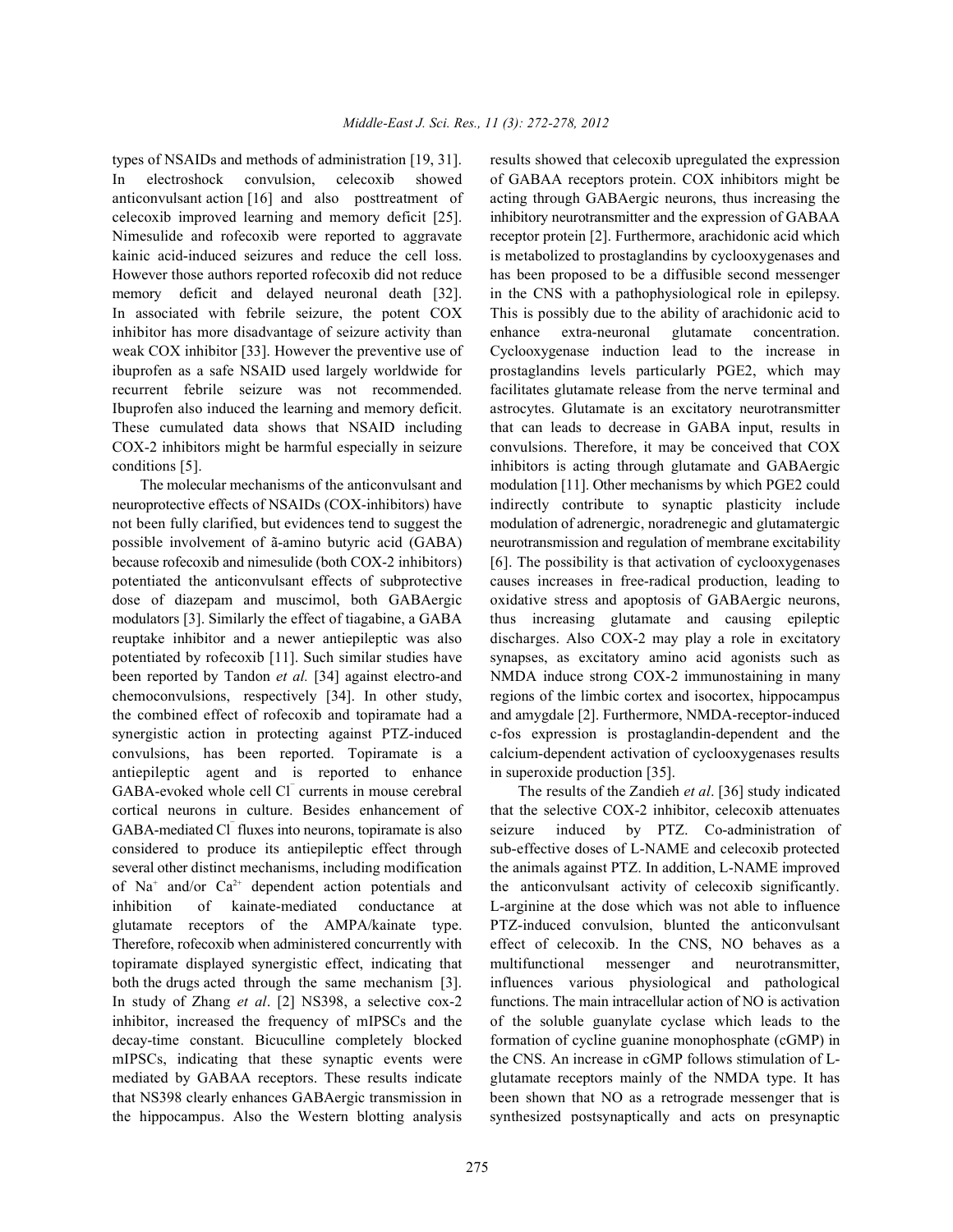terminals, plays an important role in hippocampal LTP. for instance, for acid sensitive channels [39] are Further, there is direct evidence from hippocampal directly blocked by aspirin, diclofenac and flurbiprofen; cultures that NO can potentiate synaptic transmission. In addition, It has been reported that PTZ kindling in mice  $Na<sup>+</sup>$  channels [41] activity is increased by celecoxib; is associated with an increase in the amount of neuronal chloride channels [42], KCNQ channels [43] and NOS. In concordance with aforementioned findings, hERG channels [44] are activated by fenamates. NO is considered to be involved in the pathophysiology Therefore, COX inhibitors may have useful therapeutic of epilepsy, although the results of experiments carried effects in seizure. Nevertheless, new and completely out by several authors are often conflicting. studies must be carried out in order to determine in more Different findings may arise as a consequence of detail the beneficial actions of NSAIDs regarding the discrepancies in the kinds of drugs, the model of seizures reduction of epilepsy. and the species of animals used in experiments. In study of Zandieh *et al*. [36] showed that L-NAME, a drug that **CONCLUSION** inhibits all subtypes of NOS non-specifically, attenuates PTZ-induced convulsion dose-dependently According to our results, Celecoxib has which is consistent with previous studies. There are anticonvulsant effects on mice. Probably any tendency to evidences implying the possible interaction between NO inhibit the COX-2 enzyme by NSAIDs to be more, and COX pathways in some pathophysiological states neuroprotective and anticonvulsant effect of drugs will be including osteoarthritis, angiogenesis, renal perfusion and higher. Nevertheless, new studies must be carried out in endotoxin-induced cardiomyopathy [36]. order to determine the beneficial effects of NSAIDs in

Salvemini *et al.* [37] reported that COX activity is treatment of epilepsy. regulated by NO. They found that NO directly increases COX-1 activity which leads to increase in prostaglandin **REFERENCES** E2 production. Similarly, it has been reported that inhibition of NOS inhibits not only NO but also 1. Perrone M.G., A. Scilimati, L. Simone and P. Vitale, prostaglandin production, suggesting that COX enzymes 2010. Selective COX-1 Inhibition: A Therapeutic are targets for pathophysiological roles of NO [37]. Target to be Reconsidered. Current Medicinal

Rimoli *et al*. [38] have been shown that two Chemistry, 17: 3769-3805. imidazo[1,2-b]pyridazine derivatives, namely DM1 and 2. Zhang, H., R. Sun, G. Lei, L. Yang and C. Liu, 2009. DM2 are completely devoid of COX-1 and COX-2 Cyclooxygenase-2 inhibitor inhibits the hippocampal inhibitory activity, but are effective in suppressing spike synaptic reorganization by inhibiting MAPK/ERK and wave discharges (SWDs) in WAG/Rij rats, a genetic activity and modulating GABAergic transmission in rodent model of absence epilepsy, similar to what was pilocarpine-induced status epilepticus rats. Med. described for their structural congener indomethacin Chem Res., 18: 71-90. (IDM), which significantly decreased SWDs in these rats. 3. Dhir. A, K.K. Akula and S.K. Kulkarni, 2008. As T-type channel blockade has been considered as an Rofecoxib potentiates the anticonvulsant effect of electrophysiological feature common to antiabsence topiramate. Inflammopharmacology, 16: 83-86. drugs, they also investigated whether DM1 and DM2 4. Chen, C. and N.G. Bazan, 2005. Endogenous PGE2 COX-independent antiseizure effect could depend on regulates membrane excitability and synaptic T-type channel blockade and they found that these transmission in hippocampal CA1 pyramidal neurons. compounds are indeed powerful T-type channel blockers J Neurophysiol., 93: 929-41. and that this property is displayed by IDM as well. 5. Kim, H.J., J.I. Chung, S.H. Lee, Y.S. Jung, C.H. Moon The Rimoli *et al*. [38] paper showed that IDM suppresses and E.J. Baik, 2008. Involvement of endogenous SWDs *in vivo* in a rat model of absence epilepsy and prostaglandin F2alpha on kainic acid-induced seizure

examples of such a COX-independent action of NSAIDs. Brain Res., 1193: 153-61. Several published studies already demonstrated that other 6. Minghetti, L. and M. Pocchiari, 2007. members of the NSAID superfamily do affect the Cyclooxygenase-2, Prostaglandin E2 and Microglial activity of ion channels by a direct interaction Activation in Prion Diseases. International Review of with channel subunits as it has been shown, Neurobiology, 82: 265-275.

high voltage activated  $Ca2^+$  channels [40], voltage gated

- 
- 
- 
- 
- blocks CaV3.1 channels *in vitro* [38]. activity through FP receptor: the mechanism of Ion channel blockade is probably one of the best proconvulsant effects of COX-2 inhibitors.
	-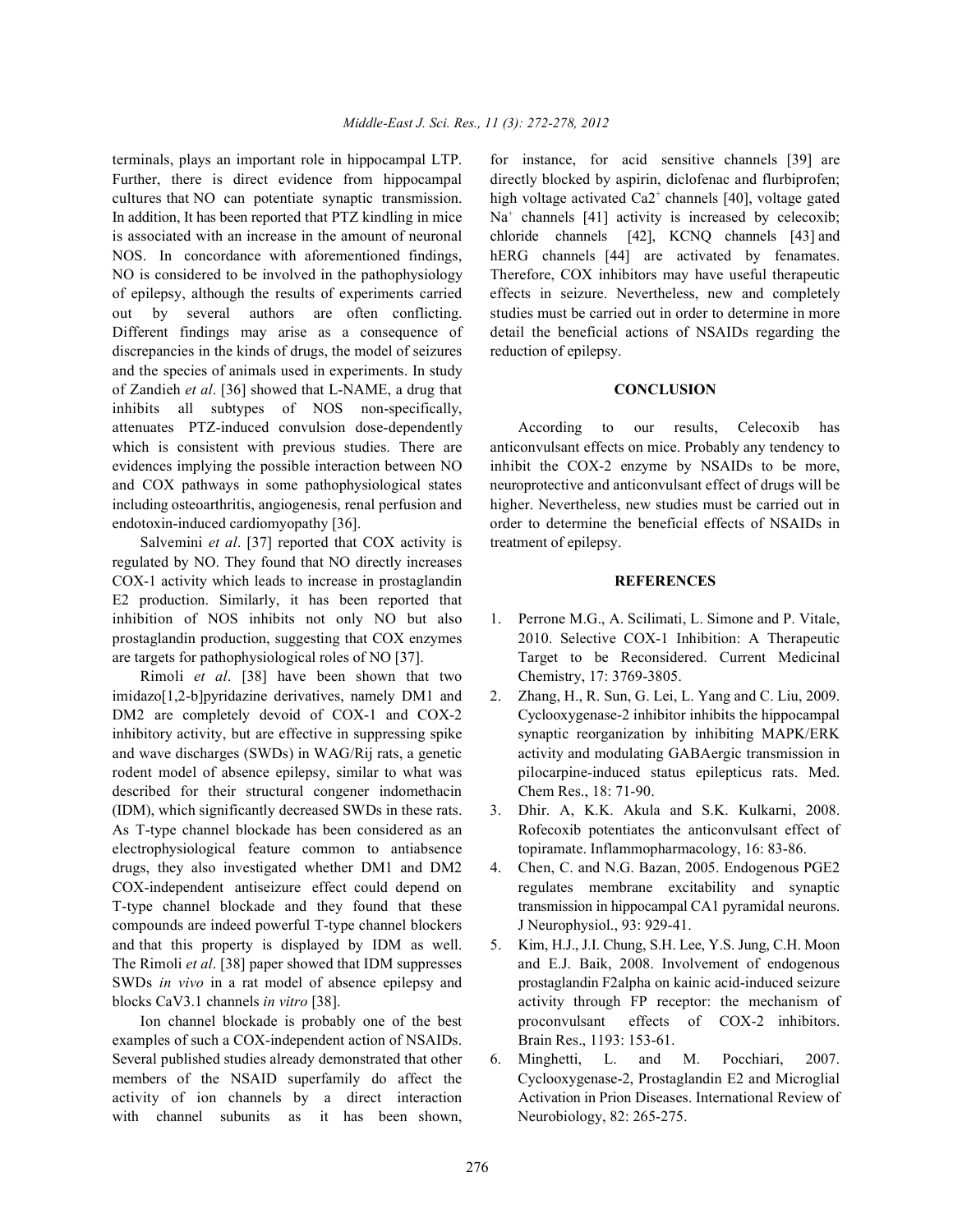- 7. Takemiya, T., K. Suzuki, H. Sugiura, S. Yasuda, 16. Shafiq, N., S. Malhotra and P. Pandhi, 2003. Prostaglandins and Other Lipid Medi., Exp. Clin. Pharmacol., 25: 87-90. 71: 205-216. 17. Samini, M., H. Shafaroodi and V. Sehat, 2005.
- 8. Choi, S.H., S. Aid and F. Bosetti, 2009. Comparison of the effects of lindane and permethrin neuroinflammation: implications for translational OJVR, 9(1): 38-46. research. Trends Pharmacol. Sci., 30: 174-81. 18. Shafaroodi, H., M. Samini and L. Moezi, 2004.
- M. Kerry O'Banion, 2002. Cyclooxygenase-2 Neuropharmacology, 47: 390-400. modulates brain inflammation-related gene expression 19. Dhir, A., P.S. Naidu and S.K. Kulkarni, 2005.
- D. Navarro, A.S. Hazell, C. Rose and Physiology, 32: 574-84. R.F. Butterworth, 2003. Induction of astrocytic 20. Dhir, A., P.S. Naidu and S.K. Kulkarni, 2006. Effect of
- Rofecoxib, a selective cyclooxygenase-2 (COX-2) 30:1478-85. inhibitor potentiates the anticonvulsant activity 21. Dhir, A., P.S. Naidu and S.K. Kulkarni, 2006.
- 12. Kawaguchi, K., R.W. Hickey, M.E. Rose, possible GABAergic mechanism of action,
- 13. Yoshikawa, K., Y. Kita, K. Kishimoto and T. Shimizu, kindling in mice. Fundamental and Clinical 2006. Profiling of eicosanoid production in the rat Pharmacology, 20: 255-61. 281: 14663-14669. in the hippocampus. Brain Res., 843: 118-129.
- of spontaneous recurrent seizures following factor. Eur. J. Neurosci., 17: 2438-2446.
- 15. Kunz, T. and E.H. Oliw, 2001. The selective selective cyclooxygenase-2 inhibitor celecoxib Eur. J. Neurosci., 13: 569-575. 125: 317-327.
- K. Yamagata, Y. Kawakami and E. Maru, 2003. Anticonvulsant action of celecoxib (alone and in Inducible brain COX-2 facilitates the recurrence of combination with sub-threshold dose of phenytoin) hippocampal seizures in mouse rapid kindling. in electroshock induced convulsion. Methods Find
- The distinct roles of cyclooxygenase-1 and-2 in on pentylenetetrazole-induced clonic seizure in mice.
- 9. Kyrkanides, S., A.H. Moore, J.A. Olschowka, The interaction of cannabinoids and opioids on J.C. Daeschner, J.P. Williams, J.T. Hansen and pentylenetetrazole-induced seizure threshold in mice.
- in central nervous system radiation injury. Brain Res. Protective effect of naproxen, a non-selective Mol. Brain Res., 104: 159-169. COX-inhibitor on PTZ-induced kindling in mice, 10. Desjardins, P., A. Sauvageau, A. Bouthillier, Clinical and Experimental Pharmacology and
- cyclooxygenase-2 in epileptic patients with cyclooxygenase inhibitors on pentylenetetrazol hippocampal sclerosis. Neurochem Int., 42: 299-303. (PTZ)-induced convulsions: Possible mechanism of 11. Dhir, A. and S.K. Kulkarni, 2006. action. Prog Neuropsychopharmacol Biol. Psychiatry,
	- of tiagabine against pentylenetetrazol-induced Effect of cyclooxygenase inhibitors on various convulsions in mice. Inflammopharmacology, animal models (picrotoxin, bicuculine and 14: 222-5. maximal electroshock-induced convulsions, L. Zhu, J. Chen and S.H. Graham, 2005. Indian Journal of Experimental Biology, 44: 286-91.
	- Cyclooxygenase-2 expression is induced in 22. Dhir, A., P.S. Naidu and S.K. Kulkarni, 2006. Effect of rat brain after kainate-induced seizures and promotes rofecoxib, a cyclooxygenase-2 (COX-2) inhibitor, on neuronal death in CA3 hippocampus. Brain Res., various biochemical parameters of brain associated 1050: 130-137. with pentylenetetrazol (PTZ)-induced chemical
	- hippocampus during kainate-induced seizure: 23. Baik, E.J., E.K. Kim, S.H. Lee and C. Moon, 1999. Dual-phase regulation and differential Cyclooxygenase-2 selective inhibitors aggravate involvement of cox-1 and cox-2. J. Biol. Chem., kainic acid induced seizures and neuronal cell death
- 14. Jung, K.H., K. Chu, S.T. Lee, J. Kim, D.I. Sinn, 24. Shaw, K.N., S. Commins and S.M. O'Mara, 2003. J.M. Kim, D.K. Park, J.J. Lee, S.U. Kim, Deficits in spatial learning and synaptic plasticity M. Kim, S.K. Lee and J.K. Roh, 2006. induced by the rapid and competitive broad-spectrum Cyclooxygenase-2 inhibitor, celecoxib, inhibits the cyclooxygenase inhibitor ibuprofen are reversed by altered hippocampal neurogenesis with attenuation increasing endogenous brain-derived neurotrophic
	- pilocarpine-induced status epilepticus. Neurobiol. 25. Gobbo, O.L. and S.M. O'Mara, 2004. Dis., 23: 237-246. Post-treatment, but not pre-treatment, with the cyclooxygenase-2 inhibitor rofecoxib reduces markedly enhances functional recovery from kainic kainate-induced cell death in the rat hippocampus. acid-induced neurodegeneration. Neuroscience,